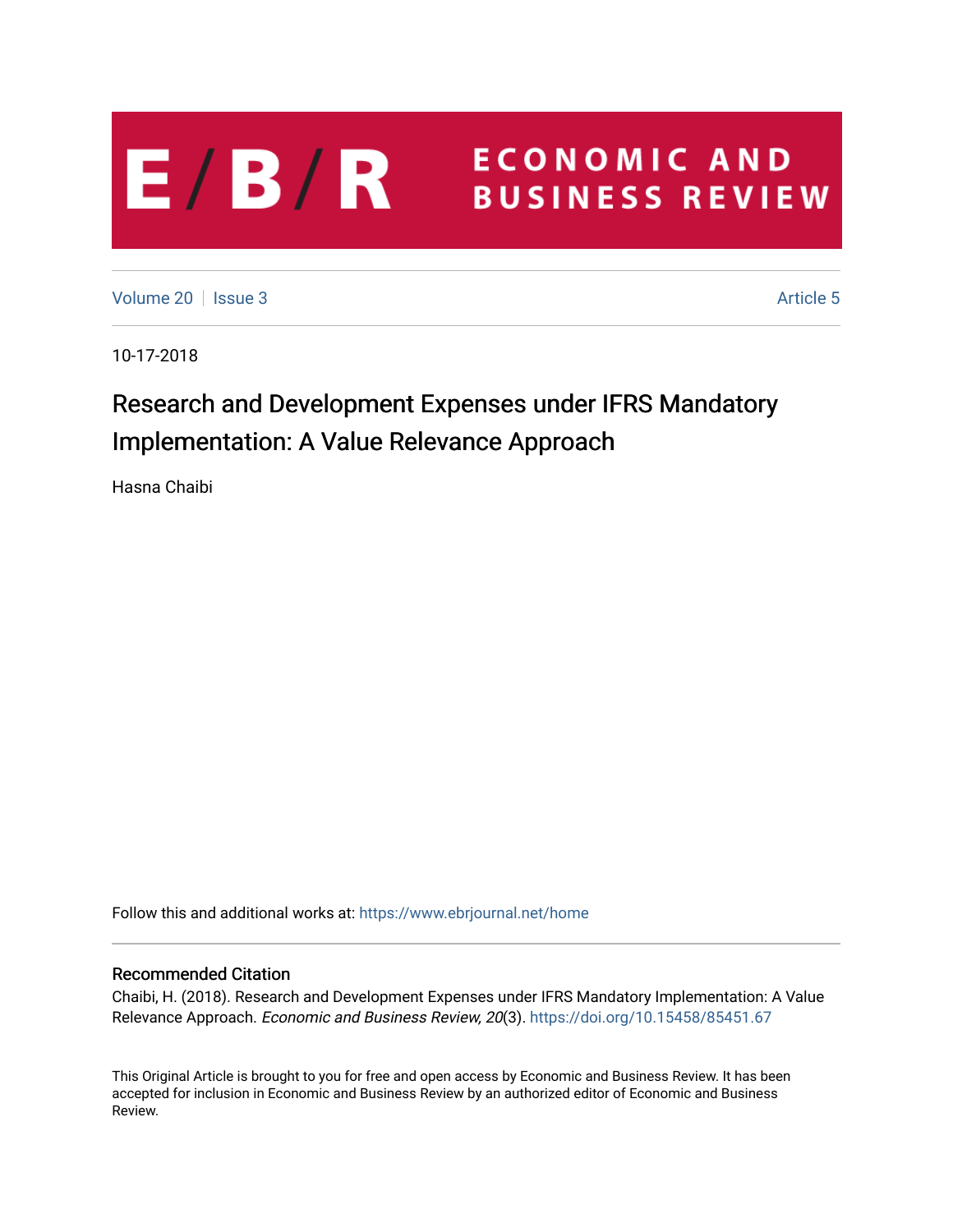# RESEARCH AND DEVELOPMENT EXPENSES UNDER IFRS MANDATORY IMPLEMENTATION: A VALUE RELEVANCE APPROACH

Hasna Chaibi<sup>1</sup> Received: June 28, 2017 Accepted: December 15, 2018

**ABSTRACT:** *The paper focuses on the degree to which the accounting treatment of R&D expenditure is stock price informative following the adoption of IAS. Therefore, using recent data of French listed companies, starting from the year in which IFRS were applied, 2005-2015, the present study examines the value relevance of the different R&D accounting treatments. Unlike evidence regarding the pre-IFRS period in France, we find that the capitalized portion of R&D is not correlated with market values, suggesting that under IFRS mandatory implementation, R&D assets are not value relevant. The expensed portion of R&D is positively related to market values only for manufacturing companies. Accordingly, we conclude that IFRS implementation has implications on the valuation of R&D expenditure by investors in French firms.* 

| Keywords: R&D, capitalized R&D, expensed R&D, value relevance, IFRS, France |  |  |  |  |
|-----------------------------------------------------------------------------|--|--|--|--|
| JEL: M41; M48                                                               |  |  |  |  |
| DOI: 10.15458/85451.67                                                      |  |  |  |  |

### **1. INTRODUCTION**

Since the mandatory implementation of International Financial Reporting Standards (IFRS) by listed European companies in 2005, the consolidated financial statements are published in accordance with international accounting standards. The main goal is to provide a common accounting language and ensure greater consistency in the presentation of accounting information in response to the growing internationalization of financial markets. In some European countries such as Germany, Austria and Switzerland, the adoption of international standards was voluntary before 2005. This was not the case for French companies, and the possibility of preparing their accounts according to rules other than national standards, Generally Accepted Accounting Principles (GAAP), was not included in the law. It therefore seemed appropriate to study the consequences of the introduction of IFRS on French companies.

Our objective is to highlight the effects on market value of accounting treatment for a specific asset class, namely the research and development (R&D) expenses, given it is affected by the mandatory change. Before IFRS adoption in France, the rules impose the

<sup>1</sup> Tunis El Manar University, Tunis, e-mail: chaibihasna@gmail.com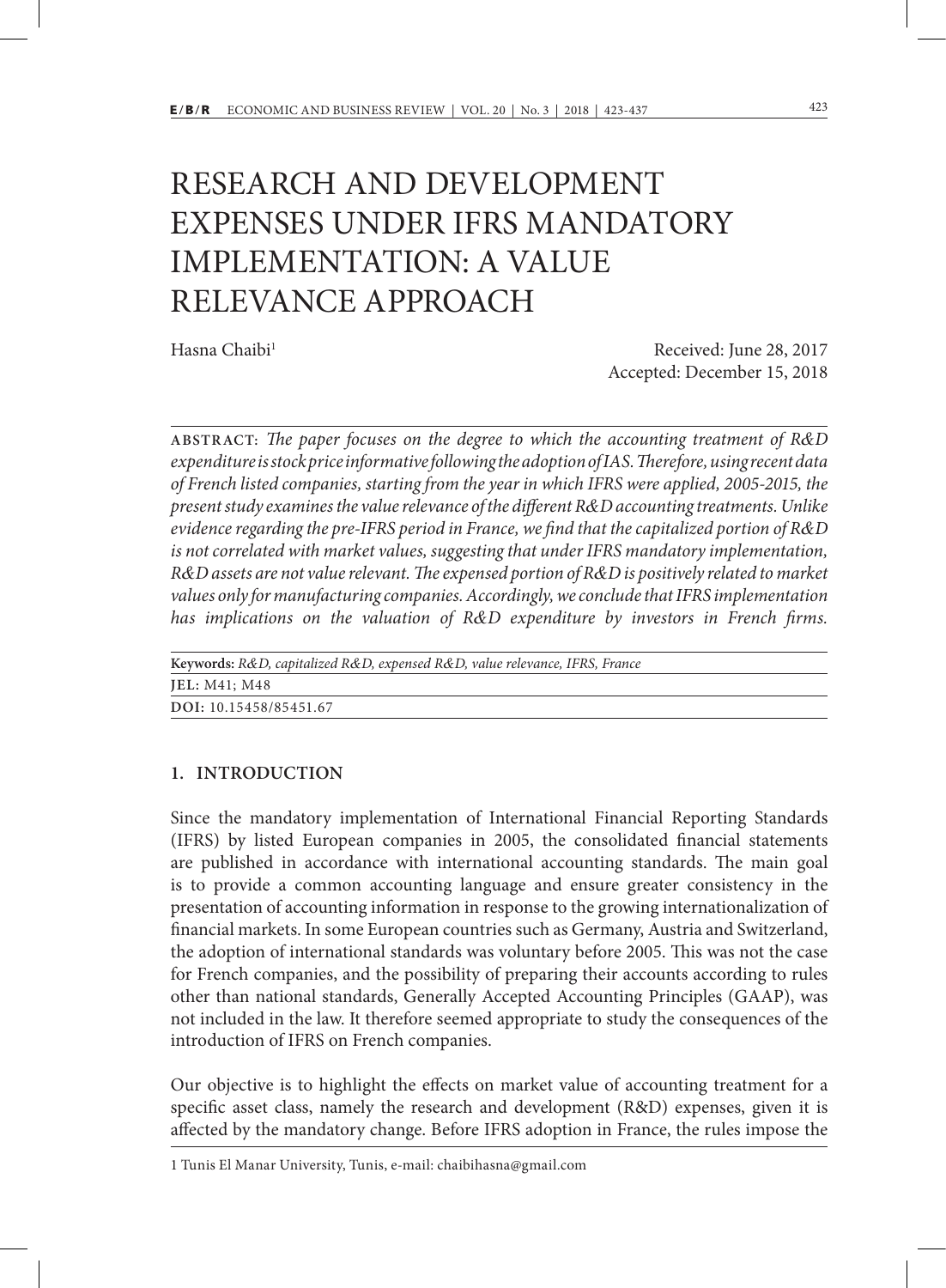immediate recognition of R&D expenditure as a cost, unless the R&D project meets certain conditions. The French rules (GAAP) stipulate that R&D expenses can be exceptionally an intangible asset only if they relate to a specific individual project with a real chance of technical success and economic profitability and whose costs can be obviously determinate. Nevertheless, since 1 January 2005, the accounting treatment of R&D expenditure under IAS<sup>2</sup> 38 becomes different. Actually, the capitalization of R&D expenses, which was an option treatment under French GAAP, has become an obligation under IFRS. The capitalization of R&D expenses is a consequence of the standard's requirements and not manager's choice. As a result, the development phase of an intangible project should be recognized once six criteria are met<sup>3</sup>.

In the accounting literature, the controversy over intangible assets and particularly R&D expenditure has been present in the accounting debate since several decades (Aboody and Lev, 1998; Lev and Sougiannis, 1996; 1999). Numerous studies provide evidence about the relevance of capitalized R&D expenditure during the period before the transition to IFRS. Zhao (2002) shows that R&D expenses are not value relevant, while Oswald (2008) proves little difference between the value relevance of the expensed and capitalized portion of R&D expenditure. However, few studies have investigated the period following the mandatory adoption of IFRS. We can mention the study of Shah et al. (2013) that examines the value relevance of R&D expenditure in the periods before and after IFRS in the UK. More recently, Gong and Wang (2016) estimate the changes in the value relevance of R&D expenses for periods pre-IFRS and post-IFRS adoption in countries that previously mandated immediate expensing against those that allowed optional capitalization of R&D expenditure ones.

Indeed, there are studies that have investigated the value relevance of R&D expenses in France. Ding and Stolowy (2003), for instance, reveal the lack of relevance regarding the decision to capitalize R&D expenses in relation to the market value of the French company. Later, Cazavan-Jeny and Jeanjean (2006) provide evidence suggesting that R&D expenditure, in France, are negatively associated with market value. Nevertheless and to the best of our knowledge, there is no study focusing on the post-IFRS period in France. On that basis, we contribute to the R&D accounting literature by adding an empirical study examining the value relevance of R&D assets and expenses after the mandatory transition

2 International Accounting Standards.

<sup>3</sup> **IAS 38 Development Capitalization Criteria stipulate: "***An intangible asset arising from development (or from the development phase of an internal project) shall be recognized if and only if, an entity can demonstrate all of the following:*

*<sup>(</sup>a) The technical feasibility of completing the intangible asset so that it will be available for use or sale.*

*<sup>(</sup>b) Its intention to complete the intangible asset and use or sell it.*

*<sup>(</sup>c) Its ability to use or sell the intangible asset.*

*<sup>(</sup>d) How the intangible asset will generate probable future economic benefits. Among other things, the entity can demonstrate the existence of a market for the output of the intangible asset or the intangible asset itself or, if it is to be used internally, the usefulness of the intangible asset.*

*<sup>(</sup>e) The availability of adequate technical, financial and other resources to complete the development and to use or sell the intangible asset.*

*<sup>(</sup>f) Its ability to measure reliably the expenditure attributable to the intangible asset during its development.*"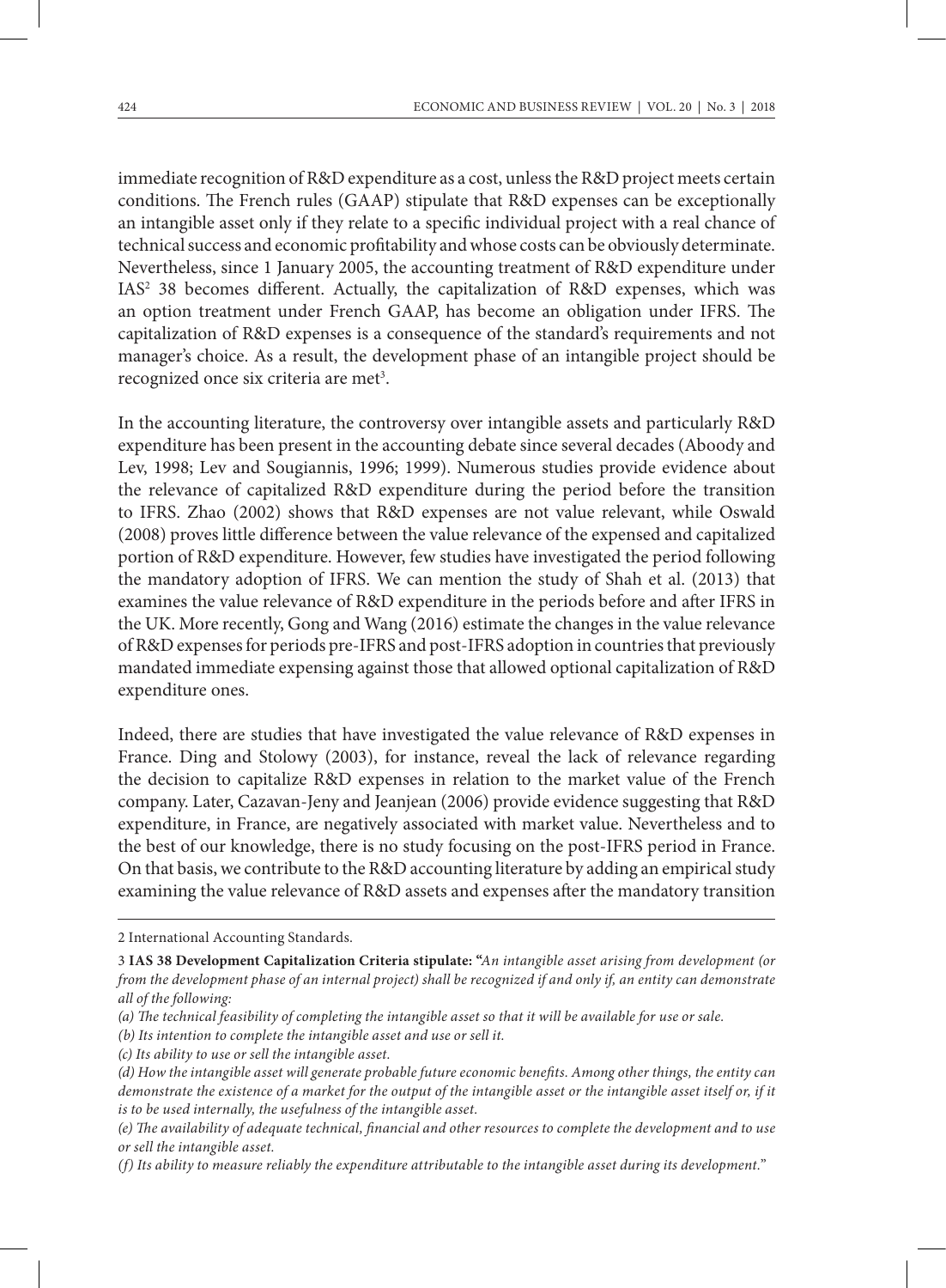to IFRS in France, where companies are required to activate whether the capitalization criteria are met compared to the discretion available in the past.

In this regard, Lev and Zarowin (1999) provide that it is necessary to control the industry effects in any study on the R&D costs, because these expenses are specific to the nature of sectors. Companies operating in different sectors have different behaviors in terms of investment in R&D. As a consequence, the second objective of this study is to examine the separate value relevance of R&D across manufacturing and nonmanufacturing sectors in the post-IFRS period. To pursue these objectives, we employ recent data by focusing on the fiscal years from 2005 to 2015 of listed French firms with R&D activity. We find that the capitalized portion of R&D is not related to market values, with no significant differences across manufacturing and nonmanufacturing firms. Nevertheless, the expensed portion of R&D is positively related to market values of manufacturing companies.

The remainder of the paper is structured as follows. Section 2 exposes the R&D treatment, related literature and the development of the research hypotheses. Section 3 presents the details of the research methodology, related valuation models and the data selection process. Section 4 provides the results of the empirical analysis and discussion of the main findings. Finally, Section 5 concludes the study.

## **2. INSTITUTIONAL BACKGROUND, PRIOR LITERATURE, AND HYPOTHESES**

## **2.1. R&D EXPENSES TREATMENT : BEFORE VS. AFTER IFRS ADOPTION**

The accounting treatment of R&D expenditure is controversial at an international level. For example, International Accounting Standard (IAS 38) permits the capitalization of development expenditures when certain conditions are met, whereas the US GAAP adopts a stricter approach to the issue. Indeed, the Financial Accounting Standards Board (FASB), which initially authorized the activation of R&D expenditure, adopted an approach in October 1974 with SFAS No. 22 (FASB 1974, §12), which requires all R&D expenses are expensed during the period of their commitments. The only exception is SFAS No. 863, which concerns software. The same approach was adopted in 1998 by the Business Accounting Deliberation Council, requiring Japanese firms to cover all their R&D expenditure. However, certain national accounting standards such as the French one, offer some flexibility to allow the capitalization of R&D costs when certain conditions are simultaneously fulfilled, namely:

- The product is well defined ;
- The feasibility of the product is confirmed ;
- The related costs can be identified ;
- The costs can be covered through the revenues generated by the exploitation of the project.
- The firm intends to market the product.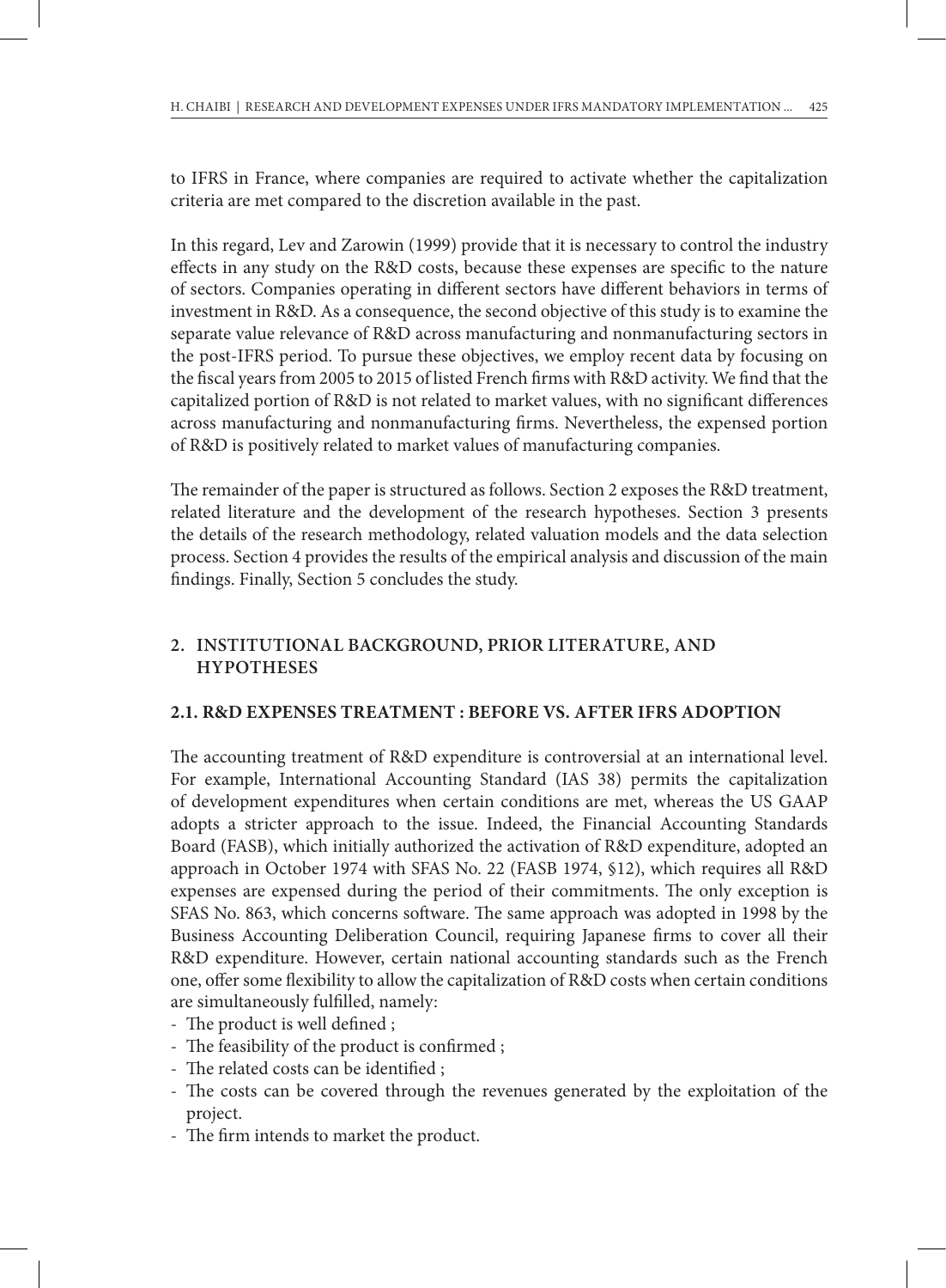The French regulations concerning the treatment of R&D expenditure have undergone numerous changes for the consolidated financial statements. Since 2005, all listed companies in the European Union (EU) have been obliged to prepare their annual reports in accordance with international standards (IFRS/IAS). The revised IAS 38 distinguishes between a "research phase" and a "development phase". Research costs must be recognized as an expense when incurred. The revised IAS 38 (§55) considers that a company cannot demonstrate the existence of an intangible asset during the search phase of a project that will generate probable future economic benefits. Nevertheless, development costs are recognized as assets, if and only if the company can demonstrate simultaneously a set of conditions. Actually, IAS 38 Development Capitalization Criteria stipulate: "An intangible asset arising from development (or from the development phase of an internal project) shall be recognized if and only if, an entity can demonstrate all of the following: "

- a. The technical feasibility of completing the intangible asset so that it will be available for use or sale.
- b. Its intention to complete the intangible asset and use or sell it.
- c. Its ability to use or sell the intangible asset.
- d. How the intangible asset will generate probable future economic benefits. Among other things, the entity can demonstrate the existence of a market for the output of the intangible asset or the intangible asset itself or, if it is to be used internally, the usefulness of the intangible asset.
- e. The availability of adequate technical, financial and other resources to complete the development and to use or sell the intangible asset.
- f. Its ability to measure reliably the expenditure attributable to the intangible asset during its development."

Although the accounting treatment of R&D expenditure under IFRS appears similar to French GAAP, there is an important disparity. Actually, IFRS requires the capitalization of the R&D expenditure which meets specified criteria, while the French GAAP provides an option to capitalize that R&D expenditure.

## **2.2. RELATED LITERATURE ON THE VALUE RELEVANCE OF R&D EXPENSES AFTER IFRS TRANSITION**

Even today, the accounting treatment of R&D expenses still a sensitive issue. Most of the empirical studies focusing on the value relevance of R&D costs investigated the period before the implementation of IFRS (e.g. Zhao, 2002; Ding and Stolowy, 2003; Cazavan-Jeny and Jeanjean, 2006). However, research that has examined the issue of the value relevance of R&D expenditure (capitalized or expensed) in considering the post-IFRS effects is limited. At this day, the related major studies can be summarized in Tsoligkas and Tsalavoutas (2011), Shah et al. (2013) and Gong and Wang (2016).

Tsoligkas and Tsalavoutas (2011) assess value relevance of R&D in the UK after IFRS mandatory implementation. The results reveal that the capitalized portion of R&D is positively related to market values, which implies that the stock market absorbs these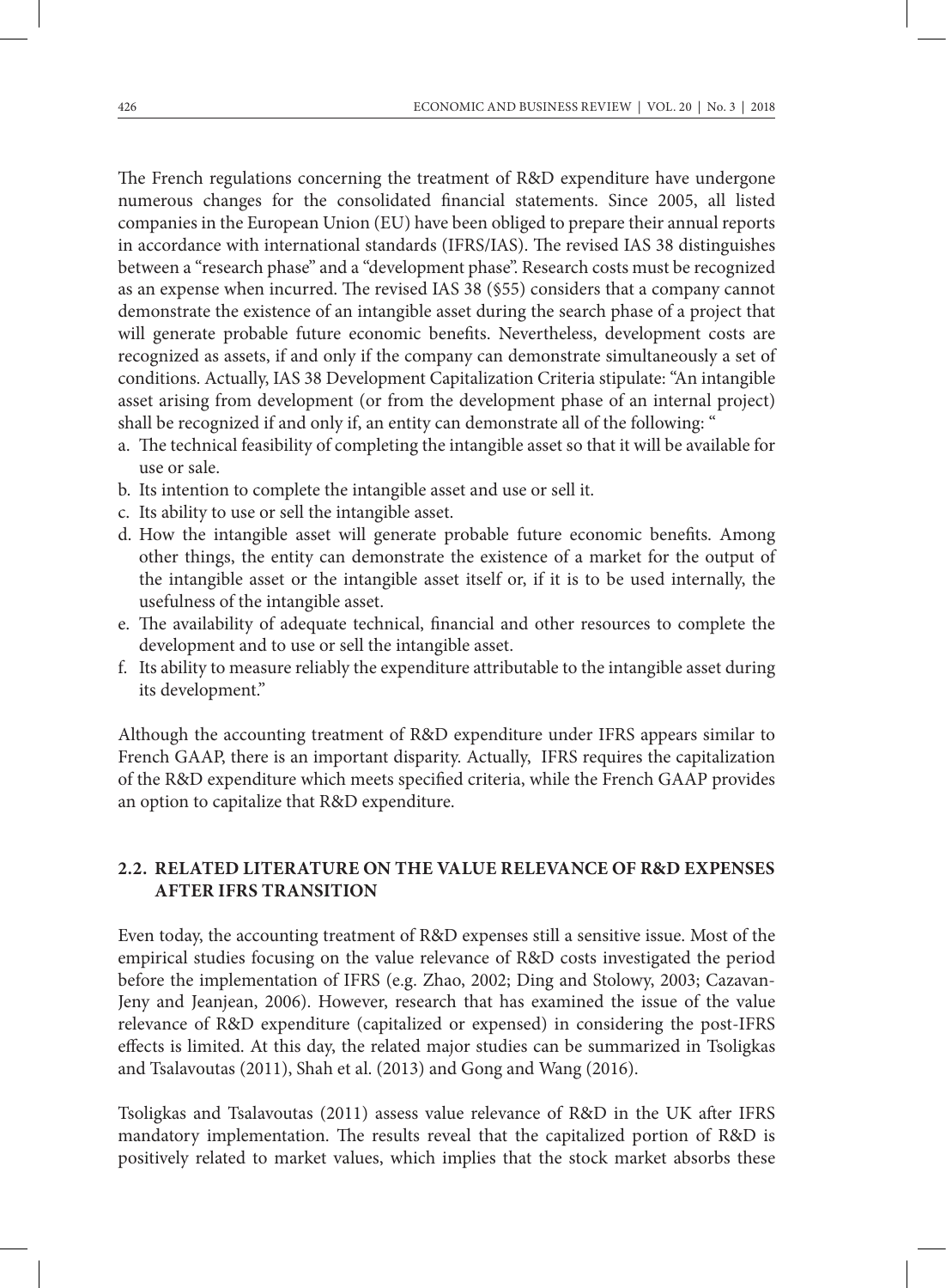assets to successful projects promising future economic benefits. Nevertheless, they report a negatively correlation between expensed R&D costs and market value under IFRS, supporting the idea that theses portions of assets do not reflect any future economic benefit and should be expensed. Consequently, the transition to IFRS induced implications for the valuation of R&D expenditure in the UK.

Afterward, Shah et al. (2013) continue the research of Tsoligkas and Tsalavoutas (2011), limited to the first three years post-IFRS (2006-2008), by extending the sample period to seven years after adopting IFRS, 2005-2011. This study also examines the impact of the size of companies and sectors on the value relevance of R&D during the period between 2001 and 2011 in the UK, by separating the periods before and after IFRS. The results affirm the value relevance of the capitalized R&D costs in the 11 years of the sample period. However, no improvement is recorded at the R&D capitalized value relevance in the post-IFRS period. Large companies have a higher relevance of the R&D expenses capitalized than small firms. However, the sector specification does not appear to have a significant effect on the relevance of R&D costs.

Recently, Gong and Wang (2016) test whether the nature of differences between national GAAP and IFRS rises to differential changes in the value relevance of R&D expenses after the adoption of IFRS across nine countries<sup>4</sup>, covering pre-IFRS and post-IFRS periods during 1997–2012. They find that the value relevance of R&D expenses declines after IFRS adoption in countries that previously mandated immediate expensing or allowed optional capitalization of R&D expenditure. They do not find change in the value relevance of R&D costs for countries that convert from the mandated capitalization of R&D expenditure to IFRS. However, even Gong and Wang (2016) integrate the French context in the group of the countries examined, their study presents a subtle limitation. Actually, they have not available data on capitalized R&D assets. As a result, one cannot draw conclusions about how different accounting treatments of R&D, capitalization versus expensing, affect the value relevance of R&D costs.

Therefore, we will try to contribute to the existing literature on accounting by examining whether there is a value relevance of R&D costs (expensed or capitalized) in the post-IFRS period in France for a recent sample of 11 years during 2005-2015. Moreover, this study provides evidence on industry membership impact by investigating potential differences in the relevance of R&D expenditure (expensed or capitalized) between manufacturing companies and nonmanufacturing ones.

## **2.3. HYPOTHESES DEVELOPMENT**

Stark (2008) and Wyatt (2008) argue that the adoption of IFRS would decline the value relevance of R&D treatment. The point of view advanced by Stark (2008) is that the

<sup>4</sup> The nine countries are Australia, Finland, France, Germany, Netherlands, Norway, Sweden, Switzerland, and the UK. These countries adopted IFRS since 2005.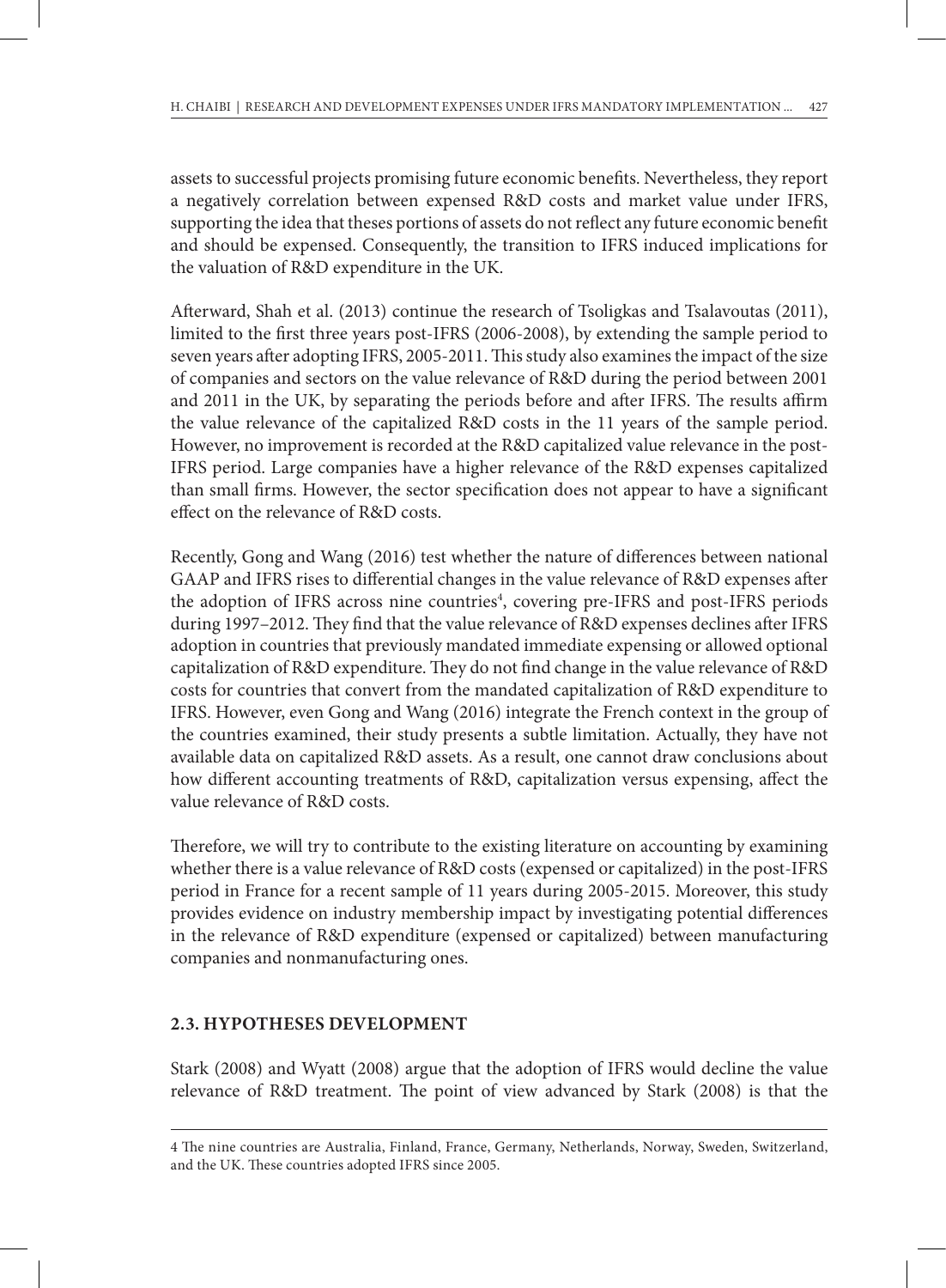adoption of IFRS would eliminate discretion in the treatment of R&D expenditure, so would remove a useful way that companies communicate information to stock markets. The capitalization of R&D expenditure was treated as a signal to the market to indicate the quality of R&D spending. Under French GAAP rule, opting for capitalization reflects a management decision for the purpose of transmitting a signal on their profitable R&D projects for the market and distinguishes themselves from competitors. Actually, the major difference between pre-IFRS and post-IFRS, in particular IAS 38, is that in the former case, management has discretion to choose to either capitalize or expense the development costs, while in the latter case, managers are required to capitalize R&D expenditure (development costs) once certain criteria are met. In other words, reported R&D expenses are effectively value relevant under the optional capitalization rule, and not in the context of a mandatory adoption. This argument is consistent with that of Wyatt (2008), who suggests that the most discretionary elements of intangible assets are the most relevant, due to discretion in the accounting treatment. As a result, we expect an absence of the value relevance of R&D expenses after the mandatory capitalization rule.

**H1.** R&D expenditure (expensed or capitalized) has no value relevance in the post-IFRS period.

Another important point of discussion in accounting literature is whether the impact of value relevance of R&D costs is different across diverse sectors. Examining manufacturing versus nonmanufacturing firms, Shah et al. (2008) find positive and significant effects of R&D expenditure on market value for both sectors. Nevertheless, Shah et al. (2009) reveal clear-cut sector effects, and present that, compared to nonmanufacturing companies, manufacturing ones are likely to adopt an intensive investment in R&D strategy to maximize their market value. Actually, Ho et al. (2005) explain that manufacturing and nonmanufacturing firms are likely to adopt a different mix of R&D and advertising investments because of the differences in their relative impacts. They argue that while nonmanufacturing firms benefit most from advertising investment for value creation purposes, manufacturing ones are likely to choose a more R&D-intensive strategy beside advertising investment to maximize their market value. Later, and by splitting R&D expenditure into capitalized and expensed portions, Shah et al. (2013) report that, in the case of the big companies, capitalized R&D portion is positively and significantly related to market value for both nonmanufacturing and manufacturing sectors. However, when the coefficient for nonmanufacturing sector is significant and negative, it is insignificant for manufacturing sector. On the other hand, capitalized R&D is positively significantly related to market value of the small manufacturing companies, but there is a negative and significant relationship between expensed R&D and market value for nonmanufacturing firms.

 As a result, one would not draw consistent conclusion, on the bases of the mixed findings above, confirming if manufacturing or nonmanufacturing firms are associated with a higher R&D relevance.

**H2.** The industry membership has no effect on the value relevance of R&D expenditure.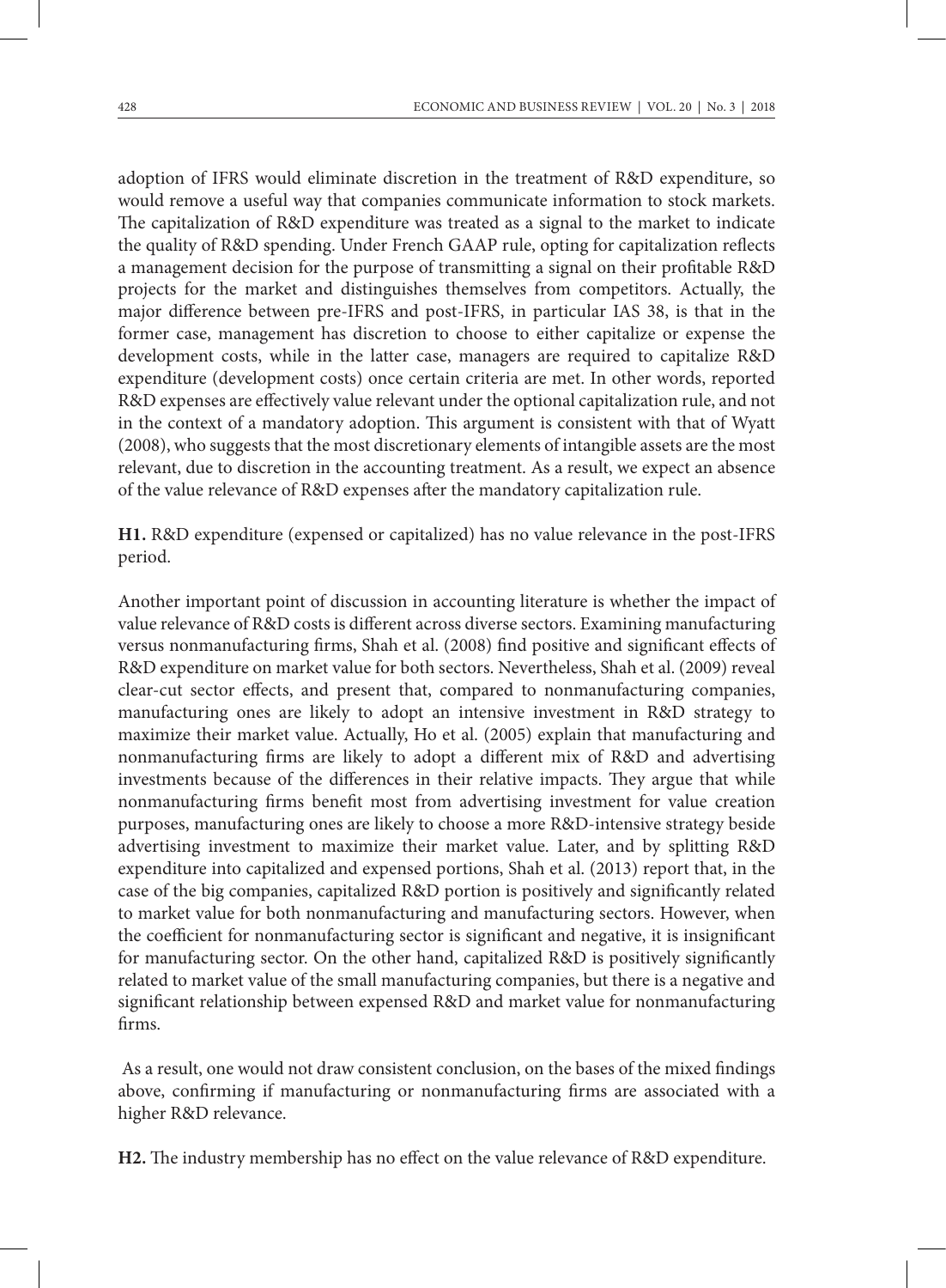#### **3. RESEARCH DESIGN**

#### **3.1. METHODOLOGY 1**

To examine the value relevance of accounting figures, we follow most prior studies (Cazavan-Jeny and Jeanjean, 2006; Oswald, 2008; Tsoligkas and Tsalavoutas, 2011; Shah et al., 2013) that have adopted Ohlson valuation model (1995). The idea is based on the principle that firms' accounting numbers are judged to be 'value relevant' if they are significantly related to their market value (Beaver, 2002). Actually, Ohlson considers the market value of a company as function of book value of equity and expected future residual income. Consequently, the fundamental Ohlson (1995) valuation framework will be the bench mark model throughout the study. In its simple form, the market value of a company is represented by a linear function of its book value of equity and net income:

$$
MV_{it} = \alpha_0 + \alpha_1 E_{it} + \alpha_2 BV + \varepsilon_{it} \tag{1}
$$

Where,  $MV_{it}$  is the market value for company *i* at time *t* (the market capitalization of the company), which is measured four months after the end of the year for each company<sup>5</sup>.  $E_{it}$ is the earnings of company *i* at time t.  $BV_{it}$  stands for book value of equity of company *i* at time t.  $\varepsilon_{it}$  is an error term.

Barth et al. (2001) highlight that the main advantage of Ohlson model is that earnings and book value of equity can be divided to examine the value relevance of separate accounting numbers. In our study, we follow prior research (Cazavan-Jeny and Jeanjean, 2006; Tsoligkas and Tsalavoutas, 2011; Shah et al., 2013) and we decompose accounting incomes into: (1) earnings before R&D expenses and (2) the amount of expensed R&D. Similarly, we divide book value of equity into (1) the book value before capitalized R&D and (2) the amount of R&D in the assets. Therefore, the impact of capitalized R&D and expensed R&D on market value is isolated from earnings and book value of equity and the following equation is formed:

$$
VM_{it} = \beta_0 + \beta_1 AE_{it} + \beta_2 ABV_{it} + \beta_3 CapRD_{it} + \beta_4 ExpRD_{it} + \varepsilon_{it}
$$
 (2)

Where,  $MV_{it}$  is the market value for company *i* at time *t*.  $AE_{it}$  is the adjusted earnings for firm *i* in year *t*, before the processing of R&D expenditure.  $ABV_{it}$  represents the adjusted book value of equity for firm i in year t, which is net of capitalized R&D.  $CapRD_{it}$  is the annual amount of capitalized R&D costs.  $ExpRD_{it}$  is the annual amount of expensed R&D costs.  $\varepsilon_{it}$  is an error term.

In order to control the model for heteroscedasticity problem,  $MV$ ,  $AE$ ,  $ABV$ ,  $CapRD$ ,  $ExpRD$  variables are deflated by the number of outstanding shares. Barth and Kallapur (1996) and Barth and Clinch (2009) show that the number of outstanding shares is an

<sup>5</sup> Actually, the information on the value of R&D expenses and other values is only available when the financial <sup>4</sup> Actually, the information on the value of R&D expenses and other values is only available when the financial statements are published, namely statements are published, namely four months after the closing date of the accounting period. Moreover, the impact is incorporated into market value in the following period. 8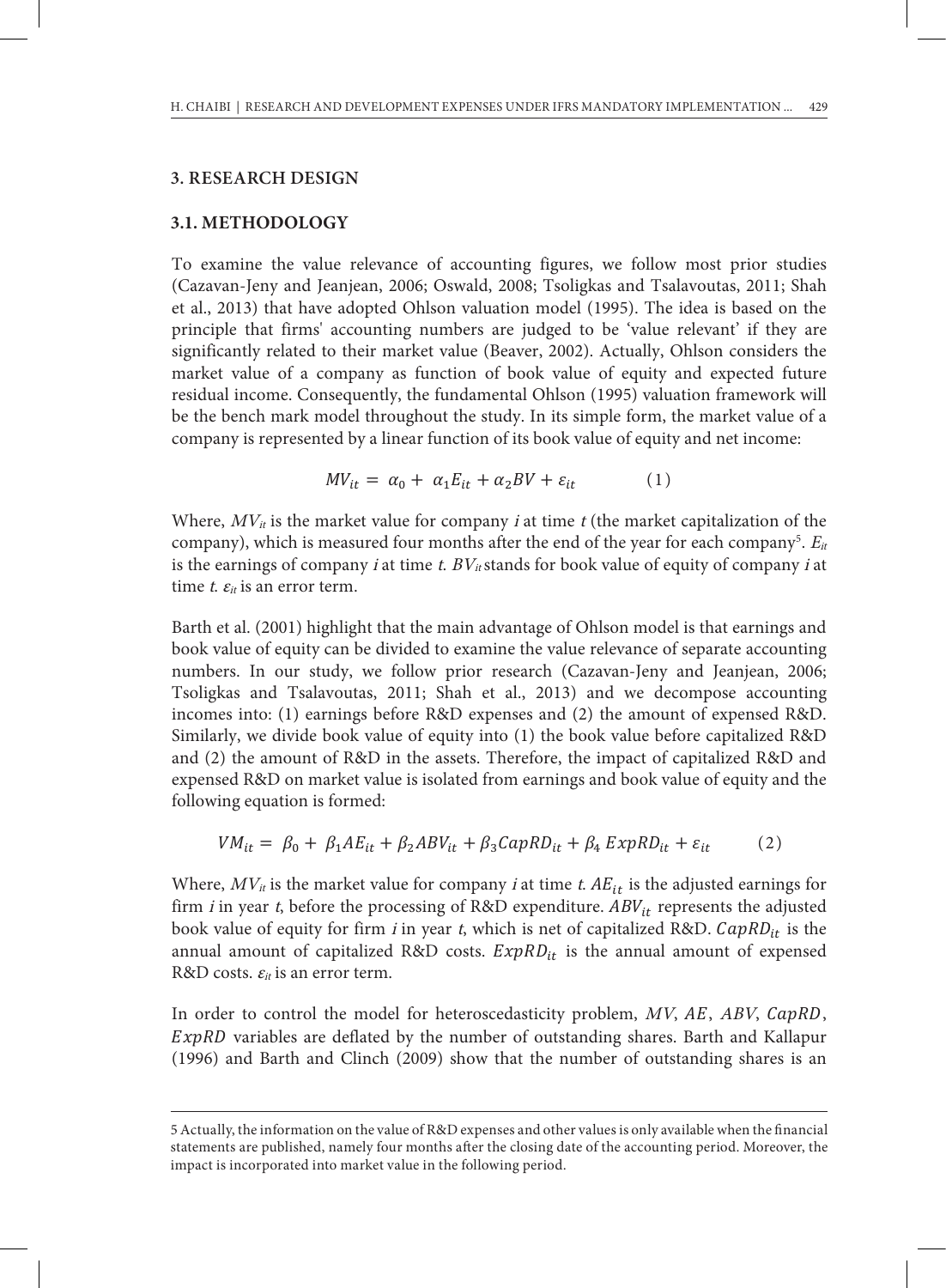effective proxy to capture the effect of scale<sup>6</sup>. By this way, we measure all variables of the regressions on a per share basis.

For reducing the possibility of industry effects and to test whether there is a significant difference in the value relevance of R&D expenditure across industries (manufacturing firms vs. nonmanufacturing ones), we follow Shah et al. (2009), Tsoligkas and Tsalavoutas (2011) and Shah et al. (2013) by estimating model (2) separately for two sub samples: manufacturing firms versus nonmanufacturing firms. Similarly, we include a dummy variable in the model (2) identifying the industry to which the firm belongs, then the model (3) is expressed as follows: ror requeir versus non-model  $\epsilon$  is  $\epsilon$  included a dummy variable include a dummin variable in the model (2) is expressed as follows.

 $MV_{it} = \delta_0 + \delta_1 SEC_{it} + \delta_2 AE_{it} + \delta_3 AE_{it} \times SEC_{it} + \delta_4 ABV_{it} + \delta_5 ABV_{it} \times SEC_{it} +$  $\delta_6$  CAP\_RD<sub>it</sub> +  $\delta_7$  CAP\_RD<sub>it</sub>  $\times$  SEC<sub>it</sub> +  $\delta_8$  EXP\_RD<sub>it</sub> +  $\delta_9$  EXP\_RD<sub>it</sub>  $\times$  SEC<sub>it</sub> +  $\varepsilon_{it}$  (3)

Where,  $MV_{it}$  is the market value for company *i* at time *t*.  $SEC_{it}$  is a dummy variable which is equal to 0 if firm  $i$  is a nonmanufacturing one, and equal to 1 if it is a manufacturing one.  $AE_{it}$  is the adjusted earnings for firm i in year t, before the processing of R&D expenditure.  $AE_{it} \times SEC_{it}$  is the adjusted earnings multiplied by the sector dummy variable.  $ABV_{it}$  represents the adjusted book value of equity for firm *i* in year *t*, which is variable.  $ABV_{it}$  represents the adjusted book value of equity for firm *i* in year *t*, which is net of capitalized R&D.  $ABV_{it} \times SEC_{it}$  represents the adjusted book value of equity multiplied by the sector dummy variable.  $\mathit{CapRD}_{it}$  is the annual amount of capitalized R&D costs.  $\mathit{CapRD}_{it} \times \mathit{SEC}_{it}$  is the annual amount of capitalized R&D costs multiplied by the sector dummy variable.  $ExpRD_{it}$  is the annual amount of expensed R&D costs.  $ExpRD_{it} \times SEC_{it}$  represents the annual amount of expensed R&D costs multiplied by the sector dummy variable.  $\varepsilon_{it}$  is an error term. All variables are deflated by the number of outstanding shares. variable. Ab  $v_{it}$  represents the anjusted book value of equity for  $\lim_{t \to \infty} \lim_{t \to \infty} v_{it}$  which is we use  $\mathbf{u}_i$  which  $\mathbf{u}_i$  is an error term,  $\mathbf{m}_i$  variables are defined by the finition of

The sample contains observations on multiple times to different companies. As a result, we use panel data, and according to the Hausman test, the fixed effects model seems most appropriate to our data.  $\overline{\phantom{a}}$ 

#### **3.2. DATA AND SAMPLE SELECTION** regulations. The matrix we identify firms with a R&D activity. We also remove that matrix  $\mathbf{r}$

effects as compared to book value of equity.

In order to assess the value relevance of R&D expenses after IFRS adoption, we use a sample of French firms listed in the Stock Exchange of Paris over 11 year period 2005-2015. The empirical study focuses on the SBF 120 companies. In order to perform the analyses, we exclude firms in financial sector as their financial statements are published with particular accounting regulations. Then, we identify firms with a R&D activity. We also remove companies that market value, earnings and book value of equity are missed, which give rise to a sample of 36 companies with fiscal year ended after 1 January 2005. In order to assess the value relevance of conclude that employing number of outstanding shares as defined shares as defined the scale

<sup>6</sup> Barth and Clinch (2009) try both book value of equity and number of shares as deflator, and they conclude 8 that employing number of outstanding shares as deflator is more effective to examine the scale effects as compared to book value of equity.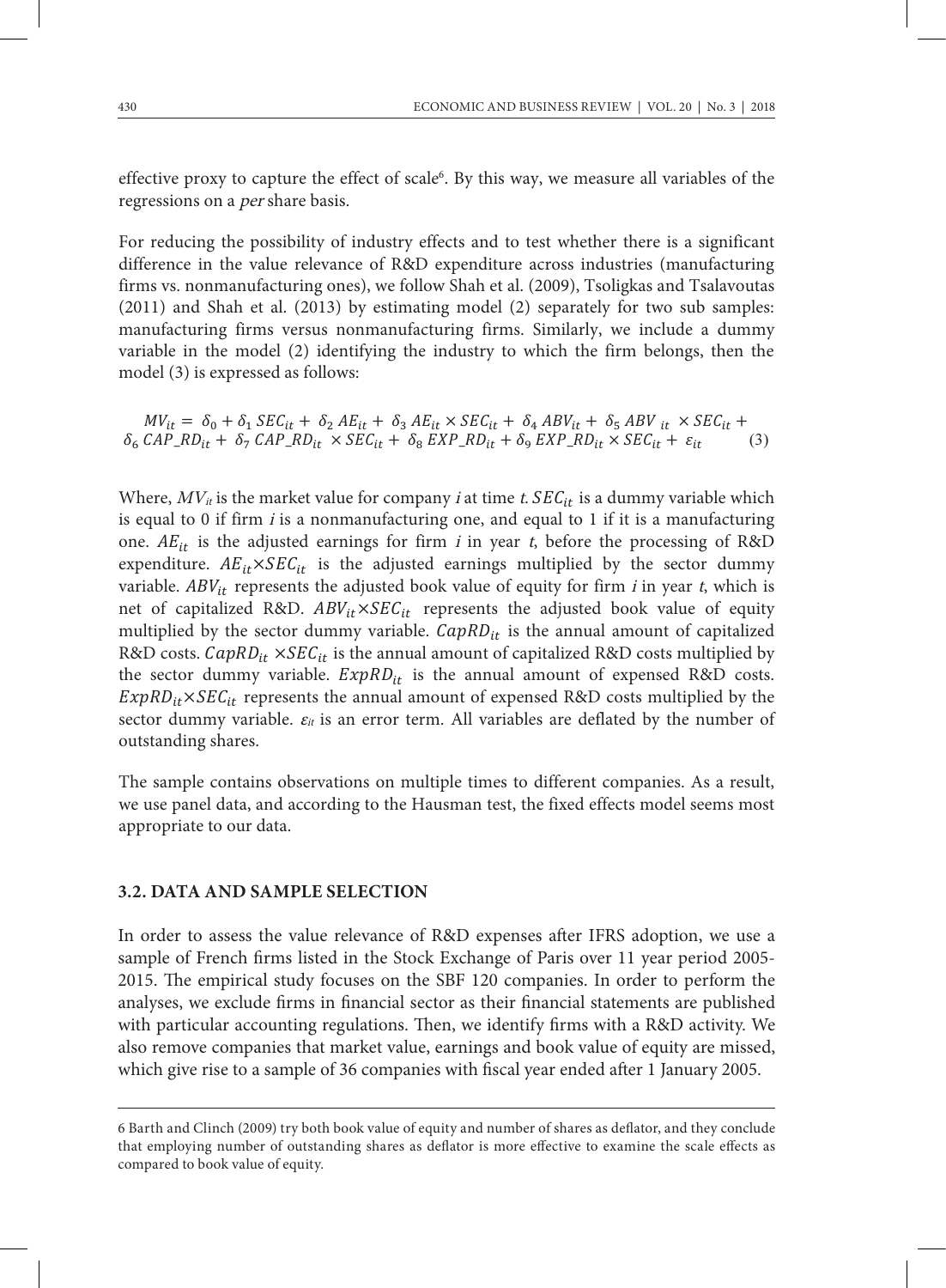Deflating the variables of the models by the number of outstanding shares certainly produces extreme values. In order to mitigate the effect of extreme outliers, we winsorize the sample variables and ratios at the top and bottom one percentile of their respective distributions.

To recuperate the necessary data, we directly use the electronic sites of companies to download the annual reports (or references) issued by companies or the website of the World Library of Annual Reports (www.annupedia.com). We collect stock prices to assess the market value of sample firms from the ABC Stock Exchange website.

## **3.3. DESCRIPTIVE STATISTICS**

Table 1 presents the sample distribution of the variables included in the study during the period from 2005 to 2015. What really stands out from this table is that expensed R&D costs are, on average, higher than the capitalized R&D expenses. This finding proves that French companies are more likely to expense the costs of R&D than capitalizing them in the period after IFRS mandatory implementation. Moreover, Table 1 reveals that there is a significant disparity in the intensity of R&D expressed by the remarkable difference in standard deviation of the variables CapRD and ExpRD.

| Variable   | Number of<br>observations | Mean  | Median | Std. dev | Min      | Max    |
|------------|---------------------------|-------|--------|----------|----------|--------|
| <b>MV</b>  | 396                       | 1.975 | 1.537  | 3.549    | 0.002    | 39.532 |
| AЕ         | 396                       | 1.298 | 0.831  | 1.905    | $-0.064$ | 17.206 |
| <b>ABV</b> | 396                       | 0.199 | 0.092  | 0.405    | $-0.903$ | 2.249  |
| CapRD      | 396                       | 0.018 | 0.000  | 0.032    | $\Omega$ | 0.171  |
| ExpRD      | 396                       | 0.080 | 0.024  | 0.111    | 0.004    | 0.611  |

Table 1: *Descriptive statistics of variables over the period 2005-2015*

*MV* **is the market value.** *AE* **is the adjusted earnings before the processing of R&D expenditure.** *ABV* **represents the adjusted book value of equity net of capitalized R&D.** *CapRD* **is the annual amount of capitalized R&D costs.** *ExpRD* **is the annual amount of expensed R&D costs. All variables are deflated by the number of ordinary outstanding shares.**

Table 2 exposes the descriptive statistics of both R&D variables by industry from 2005 to 2015. The values of CapRD and ExpRD of manufacturing companies are, on average, significantly higher than in the nonmanufacturing sector, which let us conclude that the manufacturing firms spend more in R&D activity that the nonmanufacturing ones.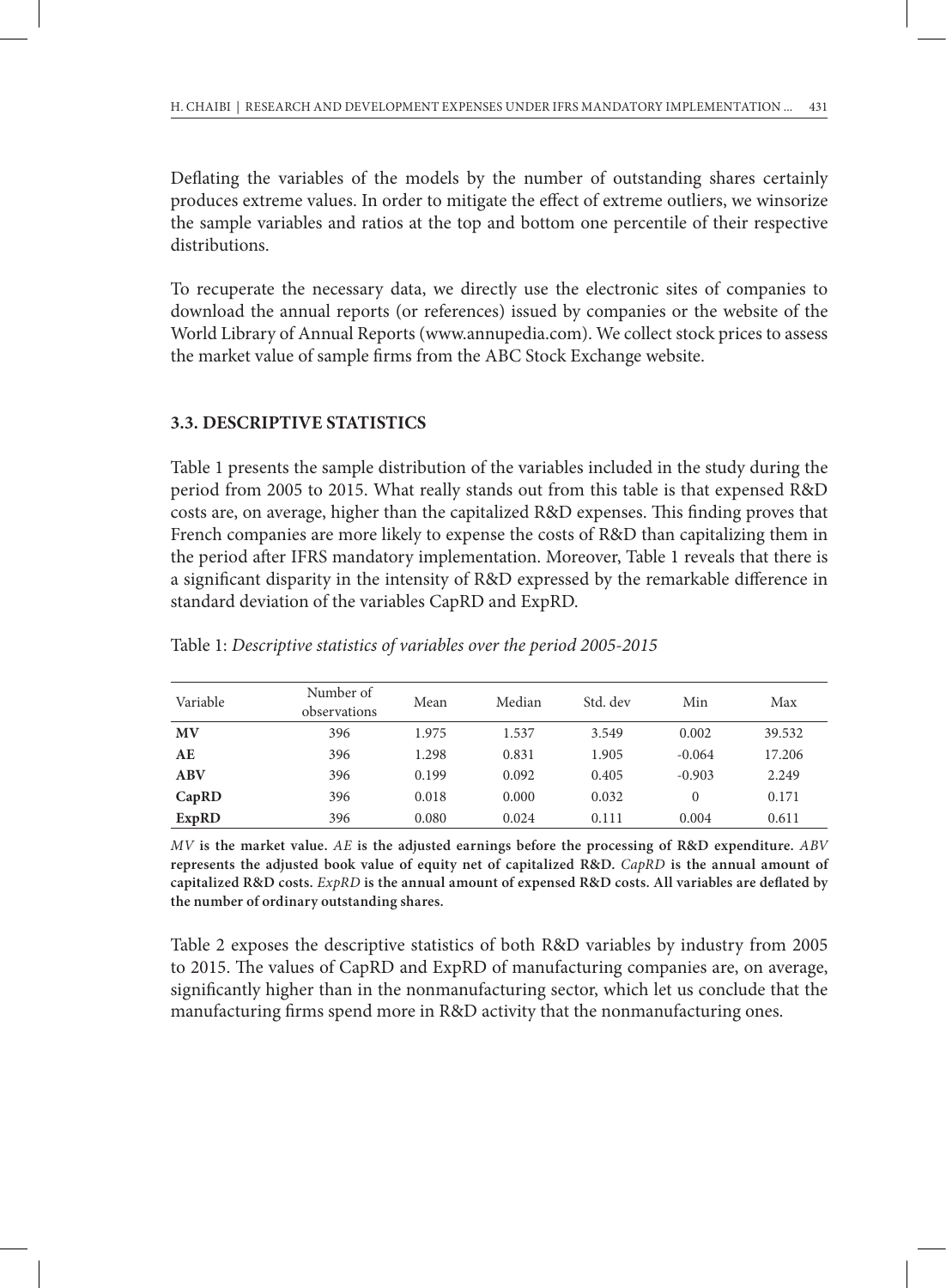| Variables |      | Number of<br>observations | Mean  |       | Std. dev |       |            |       |
|-----------|------|---------------------------|-------|-------|----------|-------|------------|-------|
|           | Manu | Non-                      | Manu  | Non-  | Manu     | Non-  |            |       |
|           |      | manu                      |       | manu  |          | manu  | Difference | P> t  |
| CapRD     | 297  | 99                        | 0.045 | 0.009 | 0.090    | 0.015 | 0.036      | 0     |
| ExpRD     | 297  | 99                        | 0.217 | 0.110 | 0.292    | 0.171 | 0.107      | 0.001 |

Table 2: *Descriptive statistics of R&D variables by sectors*

*CapRD* represents the annual amount of capitalized R&D costs; *ExpRD* represents the annual amount of expensed R&D costs. All variables are deflated by the number of ordinary outstanding shares.

Table 3 shows the correlations among the regression variables. All independent variables, adjusted earnings, adjusted book value of equity, capitalized R&D costs and expensed R&D costs, are positively related to the dependent variable, market value of equity. We can also notice that these variables have a value of VIF "Variance Inflation Factor" that is less than 107 , which allow us to conclude that our empirical model does not have a potentially problem of multicollinearity. Furthermore, the highest correlation coefficient is 0.6847, and it is between market value of equity and earnings.

| Variable | <b>MV</b> | AЕ     | ABV    | <b>ExpRD</b> | CapRD  | VIF  | $1/$ VIF |
|----------|-----------|--------|--------|--------------|--------|------|----------|
| MV       | 1.0000    |        |        |              |        |      |          |
| AЕ       | 0.6847    | 1.0000 |        |              |        | 1.96 | 0.510    |
| ABV      | 0.5962    | 0.4428 | 1.0000 |              |        | 1.65 | 0.606    |
| ExpRD    | 0.2265    | 0.2594 | 0.2300 | 1.0000       |        | 1.32 | 0.757    |
| CapRD    | 0.1632    | 0.1318 | 0.1887 | 0.1998       | 1.0000 | 1.21 | 0.826    |

Table 3: *Correlation matrix and VIF*

*MV* is the market value. *AE* is the adjusted earnings before the processing of R&D expenditure. *ABV* represents the adjusted book value of equity net of capitalized R&D. *CapRD* is the annual amount of capitalized R&D costs. *ExpRD* is the annual amount of expensed R&D costs. All variables are deflated by the number of ordinary outstanding shares.

## **4. EMPIRICAL RESULTS**

## **4.1. RESULTS FOR THE VALUE RELEVANCE OF R&D AFTER IFRS IMPLEMENTATION**

We test two different models. Model (1) is employed to estimate the fundamental Ohlson's (1995) model explaining market value of equity by earnings and book value of equity. Table 4 shows that the model is statistically significant under 1% level by using F-test. For this basic model, the coefficient on earnings, *E*, is statistically close to 2, and the coefficient on capital equity, *BV*, is roughly equal to 1. Earnings and book value of equity are positively significantly related to market value. This finding is consistent with prior research which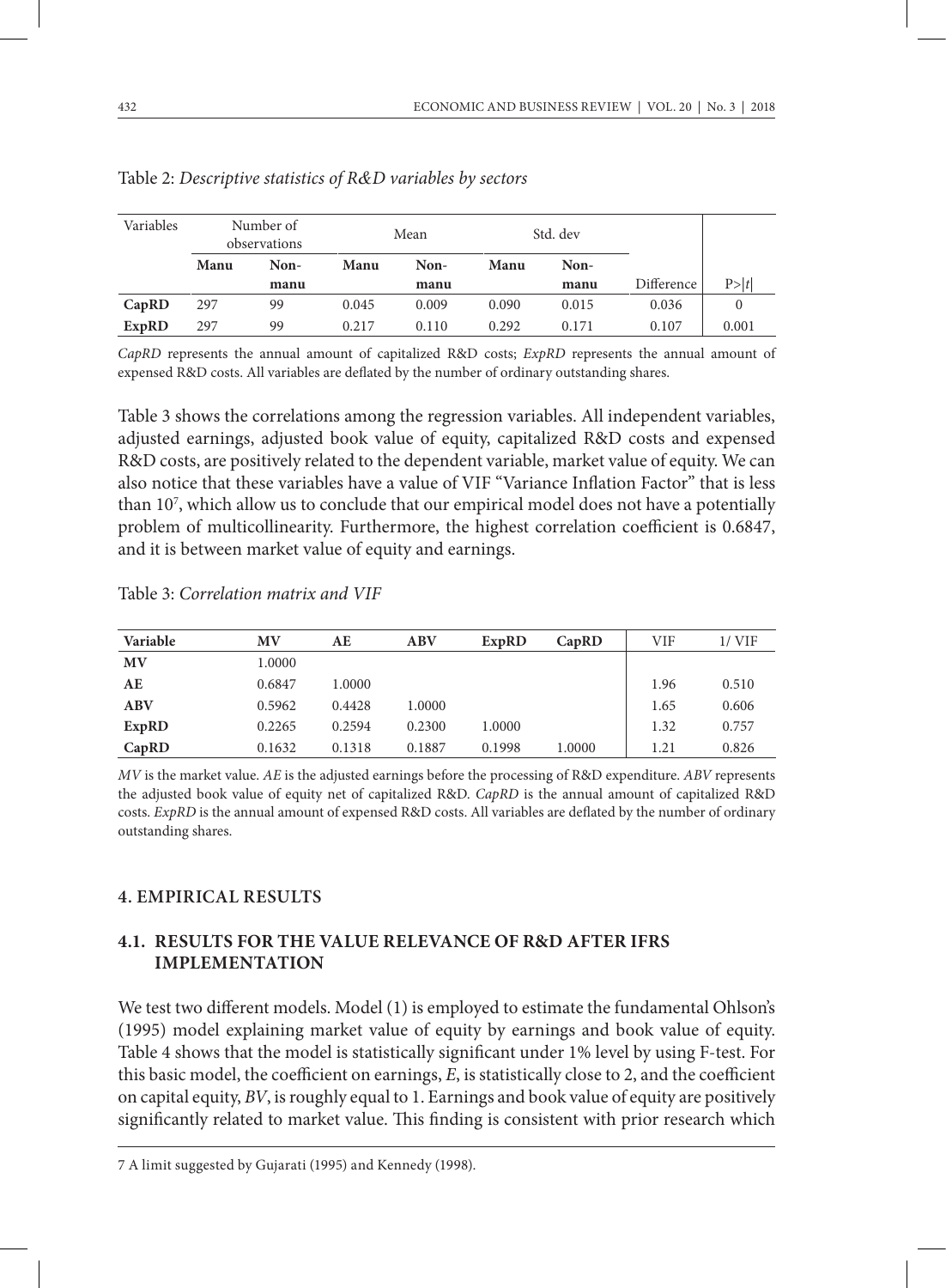examined the value relevance of R&D in France prior to 2005 (e.g. Cazavan-Jeny and Jeanjean, 2006; Gong and Wang, 2016), indicating that accounting numbers are strongly associated with share prices (adjusted  $\mathbb{R}^2$  is relatively high, 65%).

Model (2) is employed to examine the value relevance of R&D expenditure for the sample from year 2005 to 2015 (table 4). It is similar to model (1) except that we isolate the effect of both capitalized and expensed R&D on market value of equity. This decomposed model allows us to highlight the portion of capitalized R&D (CapRD ) and expensed R&D (ExpRD). Model (2) has four independent variables, versus two for model (1). The regression is again significant under F-test at  $1\%$  level. Overall, adjusted  $\mathbb{R}^2$  for model (2) is higher than adjusted  $\mathbb{R}^2$  for basic model (1) (65% versus 71%). This improvement in explanatory power of the regression indicates that reporting of R&D is a significant factor in the statistical explanation of market value of equity.

| Variable                | Coefficient | t value | P> t  |  |
|-------------------------|-------------|---------|-------|--|
| Basic Model 1           |             |         |       |  |
| E                       | $2.084**$   | 2,97    | 0,004 |  |
| BV                      | $0.890**$   | 2,61    | 0,009 |  |
| Intercept               | $0.638***$  | 5.22    | 0,000 |  |
| F                       | 144         | 6.38    | 0.000 |  |
| Adjusted $\mathbb{R}^2$ |             | 0.65    |       |  |
| N                       |             | 396     |       |  |
| Decomposed Model 2      |             |         |       |  |
| AE                      | $2.912***$  | 6,02    | 0,000 |  |
| <b>ABV</b>              | $0.416***$  | 3,22    | 0,000 |  |
| <b>ExpRD</b>            | $2.896***$  | 4,56    | 0,000 |  |
| CapRD                   | $-1.332$    | $-0,30$ | 0,081 |  |
| Intercept               | $0.719**$   | 2.52    | 0,002 |  |
| F                       | 121         | 7.61    | 0.000 |  |
| Adjusted $\mathbb{R}^2$ |             | 0.71    |       |  |
| N                       |             | 396     |       |  |

Table 4: *Value relevance of R&D over the period 2005-2015*

MV is the market value for company i at time t. *E* is the earnings of company i at time t. *BV* stands for book value of equity of company  $i$  at time t. AE is the adjusted earnings for firm  $i$  in year  $t$ , before the processing of R&D expenditure. ABV represents the adjusted book value of equity for firm i in year t, which is net of capitalized R&D. CapRD is the annual amount of capitalized R&D costs. ExpRD is the annual amount of expensed R&D costs. All variables are deflated by the number of ordinary outstanding shares. The models are with fixed effects and under control of heteroscedasticity.

Model 1:  $MV_{it} = \alpha_0 + \alpha_1 E_{it} + \alpha_2 BV + \varepsilon_{it}$ 

Model 2:  $MV_{it} = \beta_0 + \beta_1 AE_{it} + \beta_2 ABV_{it} + \beta_3 CapRD_{it} + \beta_4 ExpRD_{it} + \varepsilon_{it}$ 

\*\*\* and \*\* indicate statistical significance at the 1% and 5% level, respectively. \*\*\* and \*\* indicate statistical significance at the 1% and 5% level, respectively.

The estimation results for the period after adoption of IFRS (2005-2015) show that the The estimation results for the period after adoption of IFRS (2005-2015) show that the variables equity capital and earnings, adjusted for R&D costs, keep their positive relation to the market value, revealing that accounting numbers always provide relevant information even after isolating R&D expenditure. extimation results for the period after adoption of IFRS (2005-2015) show to  $\epsilon$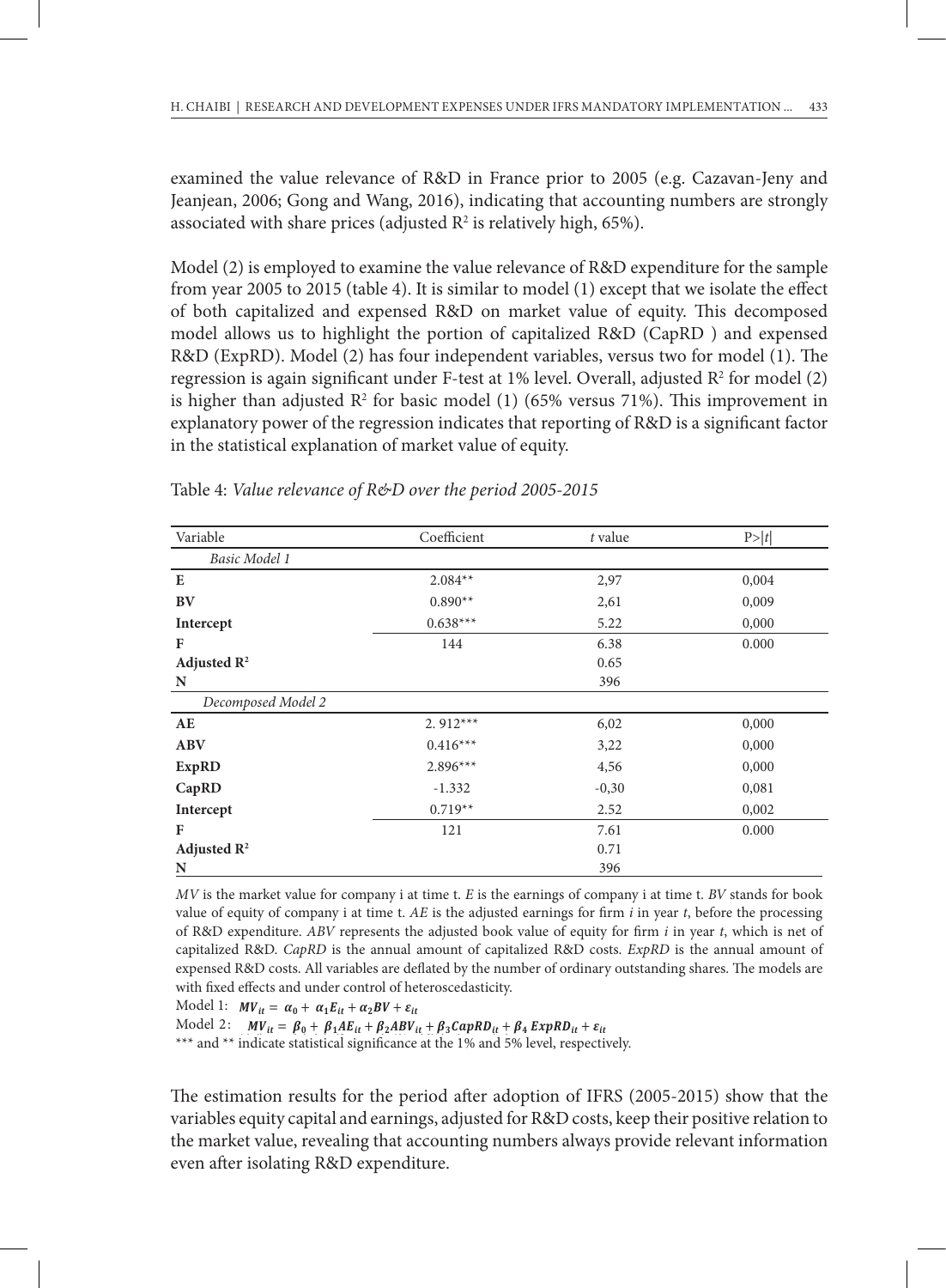Focusing on the main variables of interest (*CapRD* and *ExpRD*), table 4 reveals that the coefficient for expensed R&D costs is significant, while it is insignificant for capitalized ones. *ExpRD* have a positive impact on share price, revealing that, from the investors' point of view, these expenses provide relevant information after the adoption of the international IAS/IFRS standards in France. Unlike previous studies (Shortridge, 2004; Tsoligkas and Tsalavoutas, 2011) where market participants perceive that expensed R&D only contains unsuccessful projects that give no future benefit, but reduces the firm's value in the same way as any other cost, these expenses are well appreciated by investors in French market after IFRS adoption.

On the other hand, capitalized R&D costs are not associated with market news. Actually, the results show that *CapRD* costs are negatively but insignificantly related to *MV*. Therefore, R&D capitalization has different effects on price compared to any other asset. Actually, one euro increase in any asset is associated with an increase in share price, whereas one euro increase in a R&D asset has not an effect on share price. The insignificant coefficient reported in Table 4 (coef. = -1.332 ; *t* value = -0.30) means that R&D capitalization is not associated with "good" or "bad" news, suggesting that investors in French companies do not value R&D assets after IFRS implementation, while they did it prior 2005. Actually, Cazavan-Jeny and Jeanjean (2006) report a negative impact of capitalized R&D expenditure on market value for French firms in a period preceding IFRS adopting (1993-2002).

Consequently, we can deduce from this non association between *CapRD* and the market value that, in a period which made mandatory the capitalization of R&D, there is not value relevance of capitalized R&D costs. This result is consistent with our hypothesis H1 implying that R&D reporting does not create value for French firms under IFRS. Our finding is in line with the idea of Stark (2008) arguing that the adoption of IFRS would hinder the value relevance of R&D treatment. Actually, the adoption of IFRS would remove management discretion in the treatment of R&D costs, so eliminating a way that companies use to communicate information to stock markets by choosing between expensing or capitalizing R&D expenditure. Actually since 2005, managers are required to capitalize R&D expenditure (development costs) provided certain criteria are met. In other words, reported capitalized R&D expenses are effectively value relevant under the optional capitalization rule, and not in the context of a mandatory adoption. Our result is also consistent with the idea of Wyatt (2008), suggesting that the most discretionary items of intangible assets are the most relevant due to discretion in the accounting treatment. The finding is in line with Gong and Wang (2016), offering evidence that countries switching from the mandatory expensing or optional capitalization rule to IFRS (the case of France) see decreases in the value relevance of R&D costs as capitalizing R&D expenditure with future economic benefits is mandatory under IFRS.

In summary, it is found that R&D expenses disclosure, regulated by the IAS, contains value-relevant information in the expensed portion of R&D and not in the capitalized one. This finding can be explained by the fact that, once the management discretion is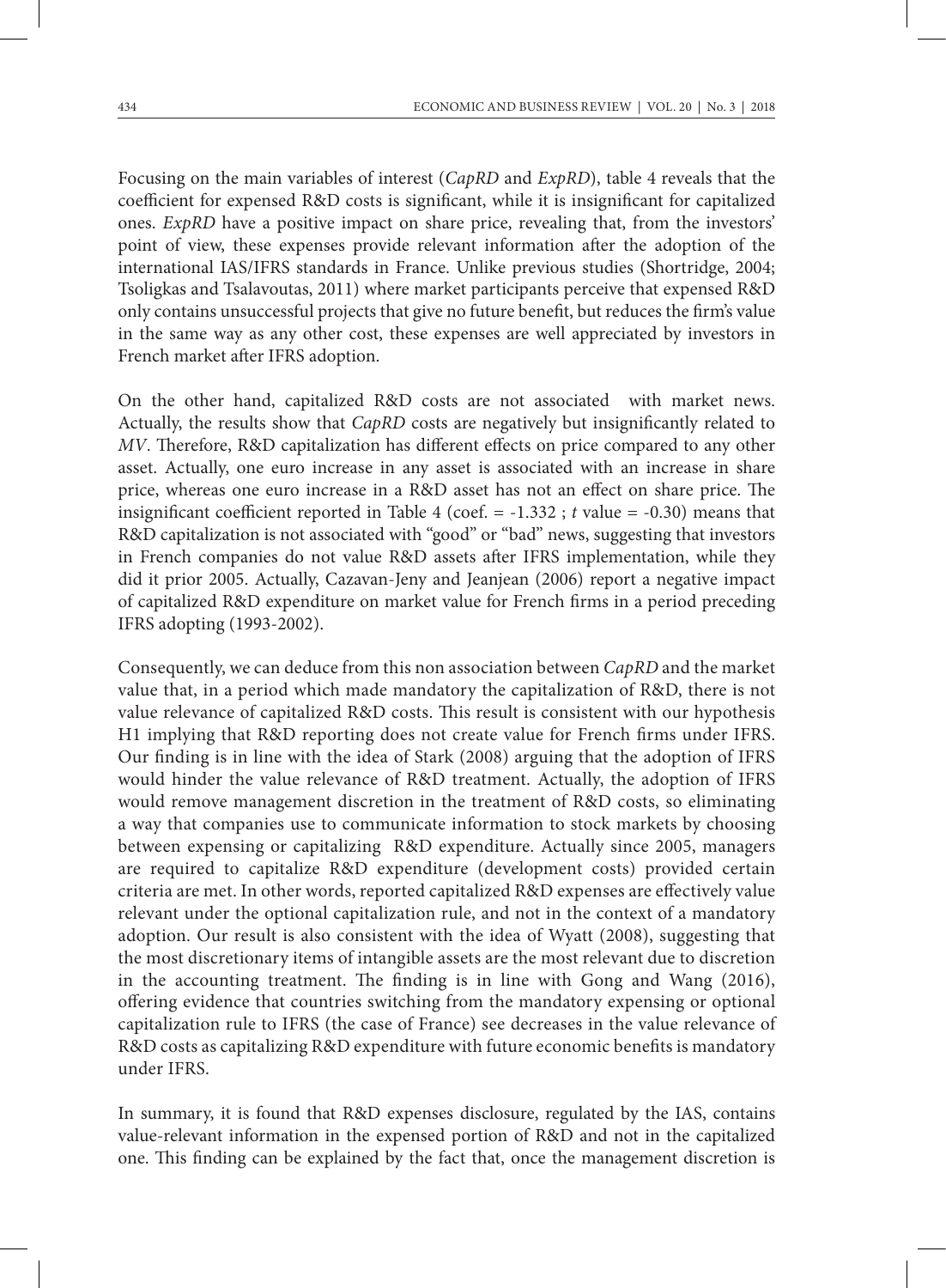constrained by the adoption of the IAS, market participants consider and believe more on expensed R&D costs than on the capitalized R&D expenditure.

## **4.2. RESULTS FOR THE INDUSTRY MEMBERSHIP EFFECTS ON VALUE RELEVANCE OF R&D**

Our third model is used to test Hypothesis H2 in order to examine the value relevance of R&D expenses (capitalized or expensed) under the control of industry membership, namely manufacturing and nonmanufacturing. Adjusted R<sup>2</sup> are relatively high and very close in both samples (0.66 and 0.67) indicating the same strong relationship between accounting numbers and share prices whatever the industry. In the case of manufacturing firms, the coefficient of expensed R&D costs (*ExpRD*) is positive and significant, whereas it is insignificant in the case of nonmanufacturing companies.

On the other hand, results show that *CapRD* variable is insignificantly correlated with the company's market value for both nonmanufacturing and manufacturing sectors, and there is no significant difference between their coefficients (Table 5). This indicates that R&D does not generate intangible assets for both industries. Overall, our results partially support Hypothesis H2 stipulating that association between R&D expenditure and market value does not depend on activity area. Actually, significant difference between both sectors only exists in expensed R&D portions, as we observe a value relevance of expensed R&D costs for manufacturing firms against to nonmanufacturing sector. The results are similar to Shah et al. (2013) revealing that R&D expenditure is positively related to market value only for manufacturing sector. portions, as we observe a value relevance of expensed R&D costs for manufacturing firms

|                         | <b>Manufacturing firms</b> |         |             | Nonmanufacturing firms | <b>Difference</b> |         |
|-------------------------|----------------------------|---------|-------------|------------------------|-------------------|---------|
|                         | Coefficient                | t value | Coefficient | t value                | Coefficient       | t value |
| AE                      | $2.912***$                 | 3.02    | $1.310***$  | 4.25                   | 1.602             | 1.12    |
| <b>ABV</b>              | $0.416***$                 | 4.22    | $0.961***$  | 3.11                   | $-0.545$          | $-0.96$ |
| ExpRD                   | $2.236***$                 | 4.56    | 3.201       | 1.13                   | $-0.965*$         | $-1.79$ |
| CapRD                   | $-1.963$                   | $-1.14$ | $-1.336$    | $-0.98$                | $-0.627$          | $-0.30$ |
| Intercept               | $0.519***$                 | 5.28    | $0.931***$  | 5.33                   | $-0.412$          | $-1.21$ |
| F                       | $82***$                    |         | $54***$     |                        |                   |         |
| Adjusted $\mathbb{R}^2$ | 0.66                       |         | 0.67        |                        |                   |         |
| N                       | 297                        |         | 99          |                        |                   |         |

Table 5: *Value relevance of R&D - sector effects (model 3)* R&D experience is provided to make the matter of matter value of matter value of matter value of manufacturing sector.

 $MV$  is the market value for company  $i$  at time  $t$ .  $AE$  is the adjusted earnings for firm  $i$  in year  $t$ , before the processing of R&D expenditure. ABV represents the adjusted book value of equity for firm *i* in year *t*, which is net of capitalized R&D. CapRD is the annual amount of capitalized R&D costs. ExpRD is the annual amount of expensed R&D costs. SEC is a dummy variable which is equal to 0 if firm *i* is a nonmanufacturing one, and equal to 1 if it is a manufacturing one. All variables are deflated by the number of ordinary outstanding shares. The model is with fixed effects and under control of heteroscedasticity.

Model 3:  $MV_{it} = \delta_0 + \delta_1 \, SEC_{it} + \delta_2 \, AE_{it} + \delta_3 \, AE_{it} \times SEC_{it} + \delta_4 \, ABV_{it} + \delta_5 \, ABV_{it} \times SEC_{it} + \delta_6 \, CAP\_RD_{it} + \delta_7 \, BEC_{it} + \delta_8 \, BEC_{it} + \delta_9 \, ABV_{it} + \delta_9 \, ABV_{it} + \delta_9 \, BEC_{it} + \delta_1 \, ABV_{it} + \delta_9 \, ABV_{it} + \delta_9 \, ABV_{it} + \delta_9 \, ABV_{it} + \delta_9 \, ABV$  $\delta_7$  CAP\_RD<sub>it</sub>  $\times$  SEC<sub>it</sub> +  $\delta_8$  EXP\_RD<sub>it</sub> +  $\delta_9$  EXP\_RD<sub>it</sub>  $\times$  SEC<sub>it</sub> +  $\varepsilon_{it}$ 

**\*\*\*** and **\*** indicate statistical significance at the 1% and 10% level, respectively. \*\*\* and \* indicate statistical significance at the 1% and 10% level, respectively.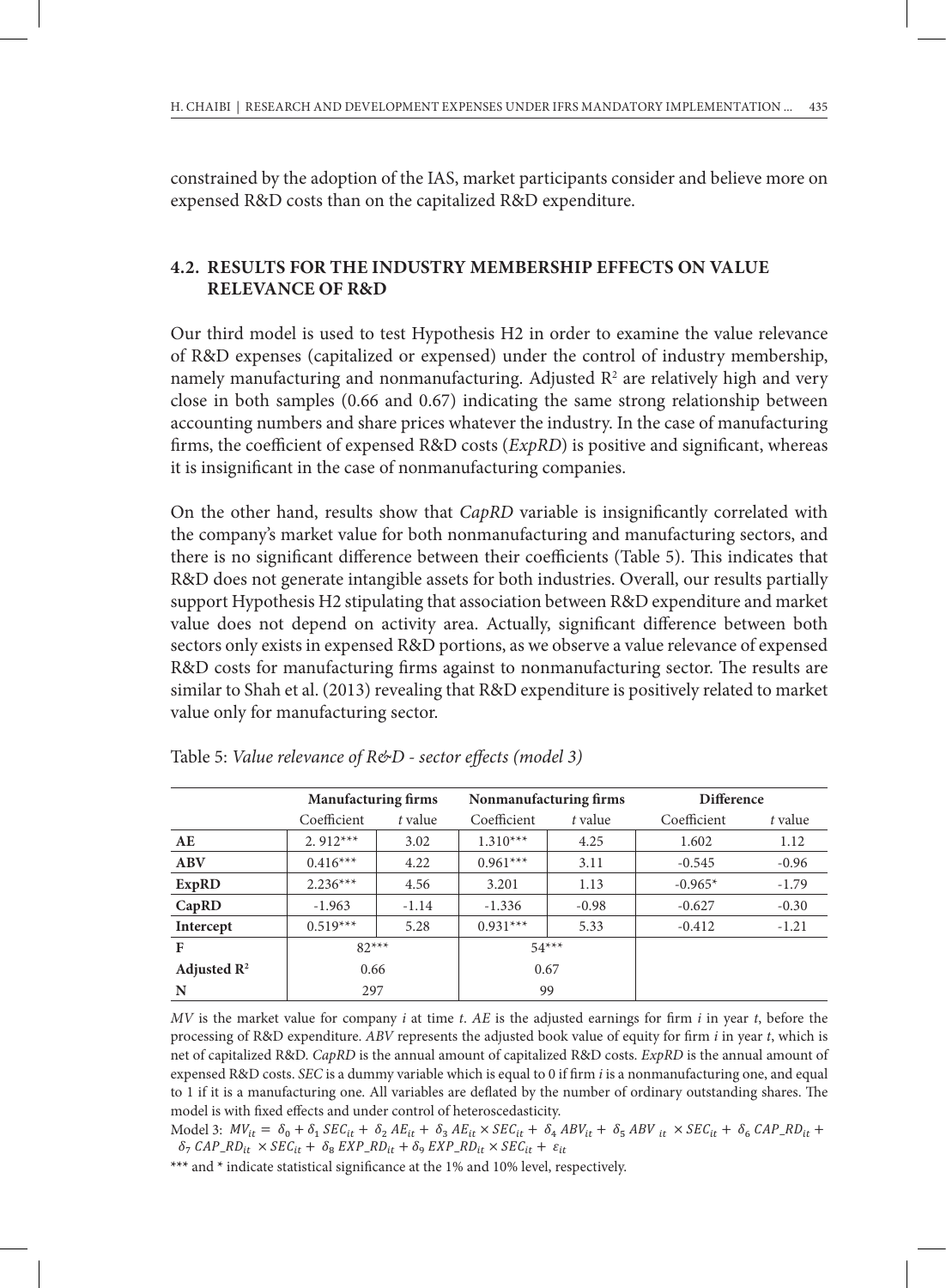### **5. CONCLUSION**

The subtle difference between French rule (GAAP) and IFRS regarding the accounting treatment of R&D expenditure is that under IAS 38, the development phase of an internal project shall be recognized as asset if six criteria are met. Therefore, the capitalization of R&D expenses, which was an option under French GAAP, has become an obligation under IAS/ IFRS. In this paper, we explore if R&D expenses are value relevant for investors in French companies listed on the SFB 120 after adopting IFRS and for a recent period 2005-2015.

The results indicate that, against the concerns that the adoption of IFRS may lead to more value relevant R&D reporting, the mandatorily capitalized portion of R&D expenditure is not value relevant. This was not the case under French GAAP (Cazavan-Jeny and Jeanjean, 2006). Nevertheless, expensed portion of R&D costs is positively associated with the market value of the firms, revealing that investors don't treat the expensed portion of R&D as an association with unsuccessful R&D projects, as it was revealed by almost all previous studies.

Following the transition to IFRS, there are sector related valuation differences regarding R&D costs in French companies. Actually, the expensed portion of R&D is significantly value relevant only for manufacturing companies. Relating to our findings, we conclude that our results reject the expectations of Barth et al. (2008) and Ball (2006) that IFRS better reflect companies' fundamentals and support the argument advanced by Stark (2008) and Wyatt (2008) that the adoption of IFRS would hinder the value relevance of R&D reporting. The argument behind is that eliminating the discretion to treat R&D expenditure would remove a useful way by which a company conveys information to the stock market (Stark, 2008).

Overall, this research examines the value relevance of R&D expenditure during recent period 2005-20015, which fulfills a gap in the relevant literature for French market. To the best of our knowledge, this is the first study on the value relevance of R&D expenditure involving post-IFRS period in France. A way to research, future studies can develop this issue by examining other interesting markets such as China which in 2007 adopted a set of accounting standards entirely new, Brazil which applied IFRS in 2010, or Canada, India and Korea that have just implemented IFRS in 2011.

#### **REFERENCES**

Aboody, D., Lev, B. (1998). The value relevance of intangibles: The case of software capitalization. *Journal of Accounting Research,* 36, 161–191.

Barth, M. E., Beaver, W. H., Landsman, W. R. (2001). The relevance of the value relevance literature for financial accounting standard setting: Another view. *Journal of Accounting and Economics*, 31, 77–104.

Barth, M. E., Clinch, G. (2009). Scale effects in capital markets-based accounting research. *Journal of Business Finance and Accounting*, 36, 253–288.